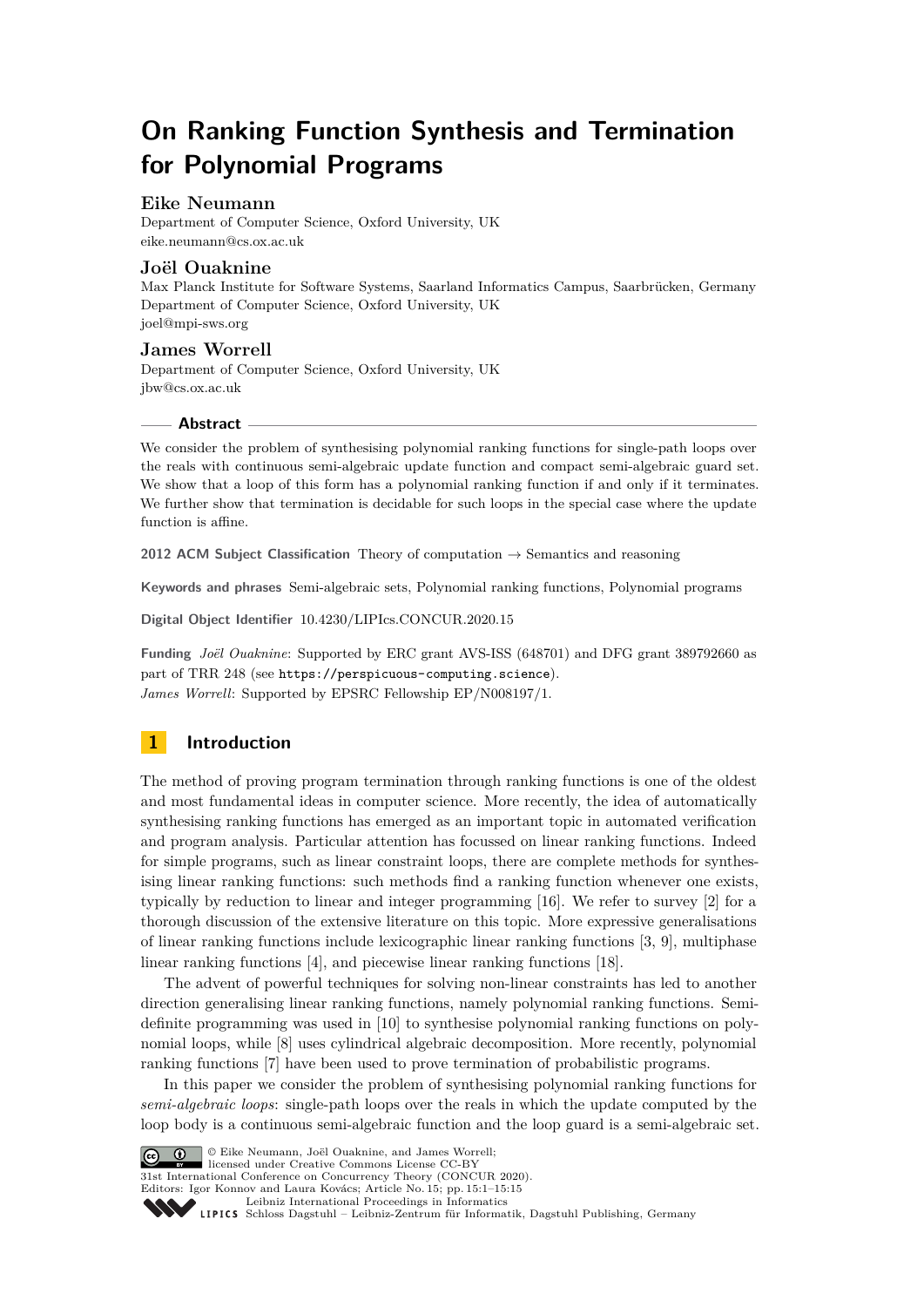# **15:2 On Ranking Function Synthesis and Termination for Polynomial Programs**

Since we allow polynomials of arbitrary degree as ranking functions, the search for a ranking function cannot immediately be reduced to a constraint satisfaction problem. Our main result shows that if the guard set is compact then a semi-algebraic loop admits a polynomial ranking function if and only if it terminates. The assumption of compactness is essential here: it is straightforward to give examples of terminating loops with non-compact guard that admit no polynomial ranking function. Nevertheless, the class of programs we consider is highly non-trivial. Indeed, to the best of our knowledge, the termination problem for semi-algebraic loops with compact guard set is open (see the discussion below), hence the equivalent problem of deciding the existence of polynomial ranking functions is likewise open. Our main result illustrates the utility and generality of polynomial ranking functions, and offers a potential approach to resolve the decidability of termination for the class of loops in question.

As a second contribution, we show that in the case of semi-algebraic loops in which the guard is compact and the update map is affine, non-termination is equivalent to the existence of a polynomial invariant for the update that is contained in the guard set, and hence decidable. For comparison, recall that Tiwari [\[17\]](#page-14-6) has given a method to decide termination over the reals of loops with convex polyhedral guard sets and linear update functions (i.e., the same loop dynamics and an incomparable class of loop guards). The case of termination of linear loops with general polyhedral guards (i.e., potentially neither compact nor convex) remains open to the best of our knowledge.

**Related Work.** It is shown in [\[1,](#page-13-4) Lemma 12] and [\[14,](#page-14-7) last paragraph in the proof of Theorem 8] that a linear constraint loop with compact polyhedral guard terminates if and only if it has a linear ranking function. This is similar in form to our main result, but involves an incomparable class of transition relations in which non-determinism is allowed but all constraints must be linear.

A partial decidability result for termination of single-path polynomial loops with compact connected guard sets is given in [\[13\]](#page-14-8). Under certain semantic assumptions on the loop, this procedure reduces the problem of deciding termination to that of finding fixed points of polynomial maps. Another partial decidability result is [\[11\]](#page-14-9), which considers a syntactic subclass of polynomial loop programs called *triangular weakly non-linear* and reduces the termination problem to the decision problem for the existential theory of real-closed fields.

For loops with linear updates and convex linear guard conditions, termination is known to be decidable when program variables respectively range over  $\mathbb{R}, \mathbb{Q}$ , and  $\mathbb{Z}$  – see [\[6,](#page-13-5) [12,](#page-14-10) [17\]](#page-14-6). In [\[19\]](#page-14-11) decidability is shown for loops whose guard sets can be expressed as conjunctions of polynomial inequalities and whose updates are linear functions which satisfy an additional technical condition called the "non-zero minimum property".

# **2 The main theorem**

Recall that  $K \subseteq \mathbb{R}^n$  is said to be *semi-algebraic* if it is definable by a Boolean combination of inequalities  $f(x_1, \ldots, x_n) < 0$  and  $f(x_1, \ldots, x_n) \leq 0$  with  $f \in \mathbb{Z}[x_1, \ldots, x_n]$ . A function  $g: \mathbb{R}^m \to \mathbb{R}^n$  is moreover said to be *semi-algebraic* if its graph is a semi-algebraic set. Our main result concerns the existence of ranking functions for single-path loops with compact semi-algebraic guard set and semi-algebraic update map:

<span id="page-1-0"></span>**Find 1.** Let  $g: \mathbb{R}^n \to \mathbb{R}^n$  be a continuous semi-algebraic map. Let  $K \subseteq \mathbb{R}^n$  be a *compact semi-algebraic set. If for all*  $x \in K$  *there exists an*  $m \in \mathbb{N}$  *such that*  $g^m(x) \notin K$  *then there exists a polynomial ranking function for <i>g* on *K*, *i.e.*, *a polynomial*  $f \in \mathbb{R}[x_1, \ldots, x_n]$ *satisfying*  $f(x) - f(q(x)) \geq 1$  *and*  $f(x) \geq 0$  *for all*  $x \in K$ *.*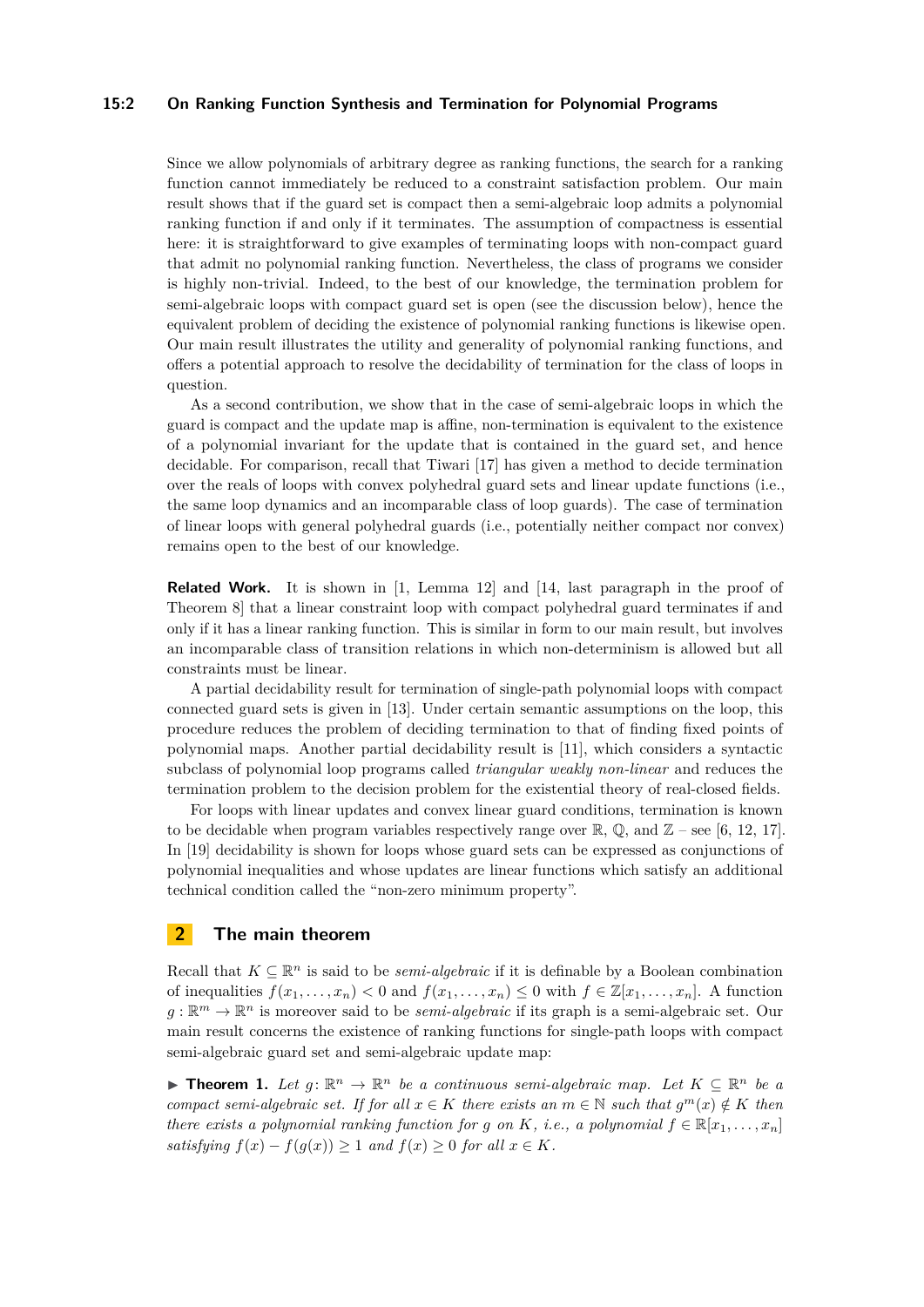Since the existence of a ranking function clearly implies termination, Theorem [1](#page-1-0) shows that such a semi-algebraic loop terminates precisely when it has a polynomial ranking function. The theorem clearly fails if we remove the requirement that *K* be closed: for loop guard  $K = (0, 1)$  and transition function  $g(x) = 2x$  there cannot be a polynomial ranking function since the time to escape *K* under the action of *g* is not bounded from above. Likewise the theorem fails in case *K* is closed but not bounded. For example, consider  $K = \{(x, y) \in \mathbb{R}^2 : x \ge 0, y \ge 1\}$  and  $g(x, y) = \left(x - \frac{1}{y}, y + 1\right)$ . The loop is terminating since  $\sum_{y=1}^{\infty} \frac{1}{y}$  diverges, but from  $\sum_{y=1}^{n} \frac{1}{y} < \ln n + 1$  one sees that the time to termination from  $(m, 1)$  is at least  $e^{m-1}$ , which precludes the existence of a polynomial ranking function.

The proof of Theorem [1](#page-1-0) relies on several lemmas. In the rest of this section we give an informal overview of the proof structure, formulate the key lemmas, and finally show how they imply the main result.

According to the Stone-Weierstraß theorem, a continuous function on *K* can be uniformly approximated arbitrarily closely by polynomials, and hence it suffices to find a continuous function  $f: K \cup g(K) \to \mathbb{R}$  satisfying  $f(x) - f(g(x)) \geq 1$  for all  $x \in K$ . We show the stronger assertion that there exists a continuous function *f* satisfying  $f(x) = f(g(x)) + 1$  for all  $x \in K$ .

The first step associates with the loop update function *g* an injective "covering map"  $\tilde{g}$ . Specifically, we construct a space *T* and continuous surjective map  $p: T \to K \cup g(K)$  such that there is  $S \subseteq T$  and an injective semi-algebraic map  $\tilde{g}: S \to T$  making the following diagram commute:

$$
S \xrightarrow{g} T
$$
  
\n
$$
\downarrow_{p \upharpoonright S} \qquad \downarrow_{p}
$$
  
\n
$$
K \xrightarrow{g} K \cup g(K)
$$

We then construct a continuous function  $\tilde{f}: T \to \mathbb{R}$  that satisfies the functional equation  $f(x) = f(\tilde{g}(x)) + 1$  for all  $x \in S$  and is constant on each fibre  $p^{-1}(x), x \in K \cup g(K)$ . To construct *f* we find a partition of *T* into finitely many semi-algebraic pieces  $S_1, \ldots, S_m$  such that (i) the boundary of a piece is contained in a union of pieces of lower dimension, (ii) *S* is a union of pieces, (iii) each piece  $S_i \subseteq S$  is mapped by  $\tilde{g}$  onto another piece  $S_j$ . We order the pieces of a given dimension by the transitive closure of the relation  $S_i = \tilde{g}(S_i)$ . This is a well-founded partial ordering thanks to the termination assumption – that for all  $x \in K$ there exists *m* such that  $g^m(x) \notin K$ . Ignoring for now the technical requirement that  $\tilde{f}$  be constant on the fibres of p, we can essentially construct  $\tilde{f}$  as follows: On the zero-dimensional pieces  $S_i$  which are minimal with respect to this ordering let  $\hat{f}(S_i) = 0$ . Extend  $\hat{f}$  to the remaining zero-dimensional pieces using the functional equation  $f(x) = f(\tilde{g}(x)) + 1$ . Now *f* can be defined on the minimal one-dimensional pieces by interpolating the boundary values. It can be extended to all one-dimensional pieces using the functional equation. Continuing with the higher-dimensional pieces in the same manner, we eventually obtain a continuous solution to the functional equation  $\tilde{f}(x) = \tilde{f}(\tilde{q}(x)) + 1$  on all of *T*. We will also be able to ensure that it is constant on the fibres of the projection  $p$ , so that we obtain a continuous solution to the equation  $f(x) = f(g(x)) + 1$  on  $K \cup g(K)$  by letting  $f(x) = \tilde{f}(\tilde{x})$  where  $\tilde{x}$  is any point in *T* satisfying  $p(\tilde{x}) = x$ .

<span id="page-2-0"></span>As a preliminary result we observe that if the iteration of a continuous function escapes a compact set then the number of iterations required to escape is bounded independently of the starting point.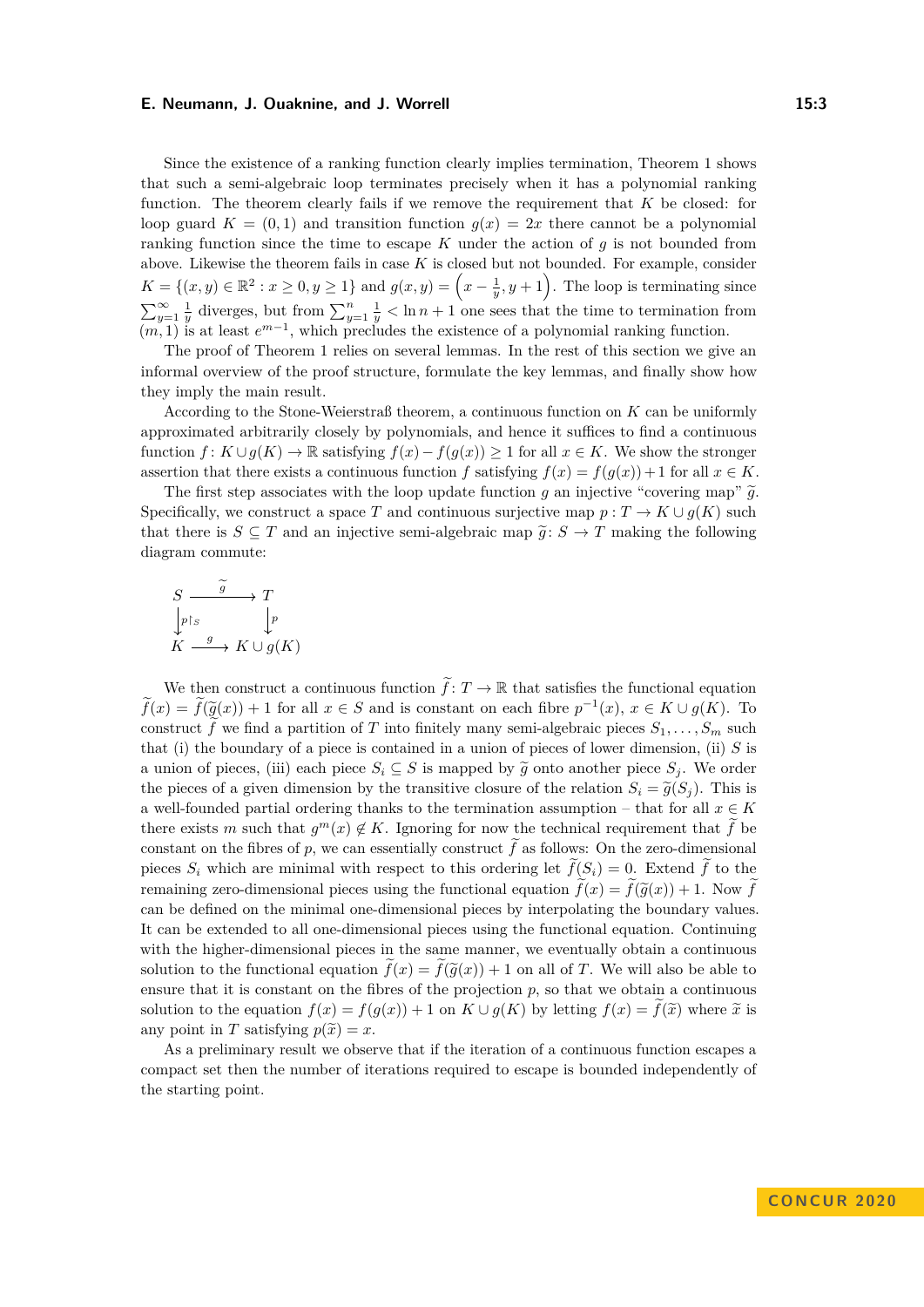## **15:4 On Ranking Function Synthesis and Termination for Polynomial Programs**

**Proposition 2.** Let  $g: \mathbb{R}^n \to \mathbb{R}^n$  be a continuous map. Let  $K \subseteq \mathbb{R}^n$  be a compact set. *Assume that for every*  $x \in K$  *there exists a positive integer m such that*  $g^m(x) \notin K$ *. Then there exists a positive integer M such that for all*  $x \in K$  *there exists*  $i \leq M$  *such that*  $g^i(x) \notin K$ *.* 

**Proof.** For every positive integer  $m \in \mathbb{N}$  let  $B_m = \{x \in \mathbb{R}^n | g^m(x) \notin K\}$ . Since *K* is closed and *g* is continuous, each of the sets  $B_m$  is open. The assumption says that every *x* ∈ *K* is contained in *B<sub>m</sub>* for some *m*. In other words, the family  $(B_m)_{m \in \mathbb{N}}$  is an open cover for *K*. Since *K* is compact this cover has a finite subcover  $B_{m_1}, \ldots, B_{m_s}$ . Now take  $M = \max\{m_1, \ldots, m_s\}.$ 

Let us now state the required lemmas more formally. The first lemma concerns the existence of a suitable covering space, which allows us to replace *g* with an injective map.

<span id="page-3-0"></span>**► Lemma 3.** Let  $g: \mathbb{R}^n \to \mathbb{R}^n$  be a continuous semi-algebraic map. Let  $K \subseteq \mathbb{R}^n$  be a *compact semi-algebraic set. If for all*  $x \in K$  *there exists*  $m \in \mathbb{N}$  *such that*  $g^m(x) \notin K$  *then there exist a compact semi-algebraic set*  $T \subseteq \mathbb{R}^N$ , a continuous semi-algebraic surjection  $p: T \to K \cup g(K)$ , and an injective continuous semi-algebraic map  $\tilde{g}: p^{-1}(K) \to T$  such that the following diagram commutes: *the following diagram commutes:*

$$
p^{-1}(K) \xrightarrow{\widetilde{g}} T
$$
  
\n
$$
\downarrow p \qquad \qquad \downarrow p
$$
  
\n
$$
K \xrightarrow{g} K \cup g(K)
$$

**Proof.** By Proposition [2](#page-2-0) there exists a number  $M \geq 0$  such that for all  $x \in K$  there exists  $i \leq M$  such that  $g^i(x) \notin K$ . Let

$$
H = \left\{ (i, x, g(x), g^{2}(x), \ldots, g^{i}(x), 0, \ldots, 0) \in \mathbb{R}^{n(M+2)+1} \mid i \in \mathbb{N}, i \leq M+1, x \in K \right\}.
$$

Then *H* is clearly a compact semi-algebraic set.

Let

$$
p\colon H\to\mathbb{R}^n, \ p(i,x,g(x),\ldots,g^i(x),0,\ldots,0)=g^i(x).
$$

Let  $T = p^{-1}(K \cup g(K)) \subseteq H$  and  $S = p^{-1}(K)$ . Then *S* and *T* are compact semi-algebraic subsets of *H* and *p* maps *S* onto *K* and *T* onto  $K \cup g(K)$  (as we allow  $i = 0$  in the definition of *H*).

$$
_{\rm Let}
$$

 $\widetilde{g}: S \to T, \ \widetilde{g}(i, x, g(x), g^{2}(x), \ldots, g^{i}(x), 0, \ldots, 0) = (i+1, x, g(x), g^{2}(x), \ldots, g^{i+1}(x), 0, \ldots, 0).$ 

Then  $\tilde{g}$  is a continuous, injective semi-algebraic map. It satisfies the equation  $p \circ \tilde{g}(x) = g \circ p(x)$ for all  $x \in S$ .

We will construct a ranking function for  $\tilde{g}$  that is constant on fibres of the projection. This will be achieved through the construction and refinement of certain semi-algebraic cellular decompositions of the codomain *T* of  $\tilde{q}$ . For the definition of semi-algebraic cellular decomposition compare, e.g., [\[5,](#page-13-6) Definition 9.1.11].

**► Definition 4.** *A subset*  $C \subseteq \mathbb{R}^n$  *is a* cell of dimension  $d \in \mathbb{N}$  *if there is a semi-algebraic homeomorphism*  $\Phi: D \to C$  *where D is the open disk in*  $\mathbb{R}^d$ *. Given a closed semi-algebraic set*  $S \subseteq \mathbb{R}^n$ , a semi-algebraic cellular decomposition of *S* is a finite partition of *S* into cells such that for each cell C its closure in  $\mathbb{R}^n$  is the union of C and a collection of other cells of *strictly smaller dimension than C.*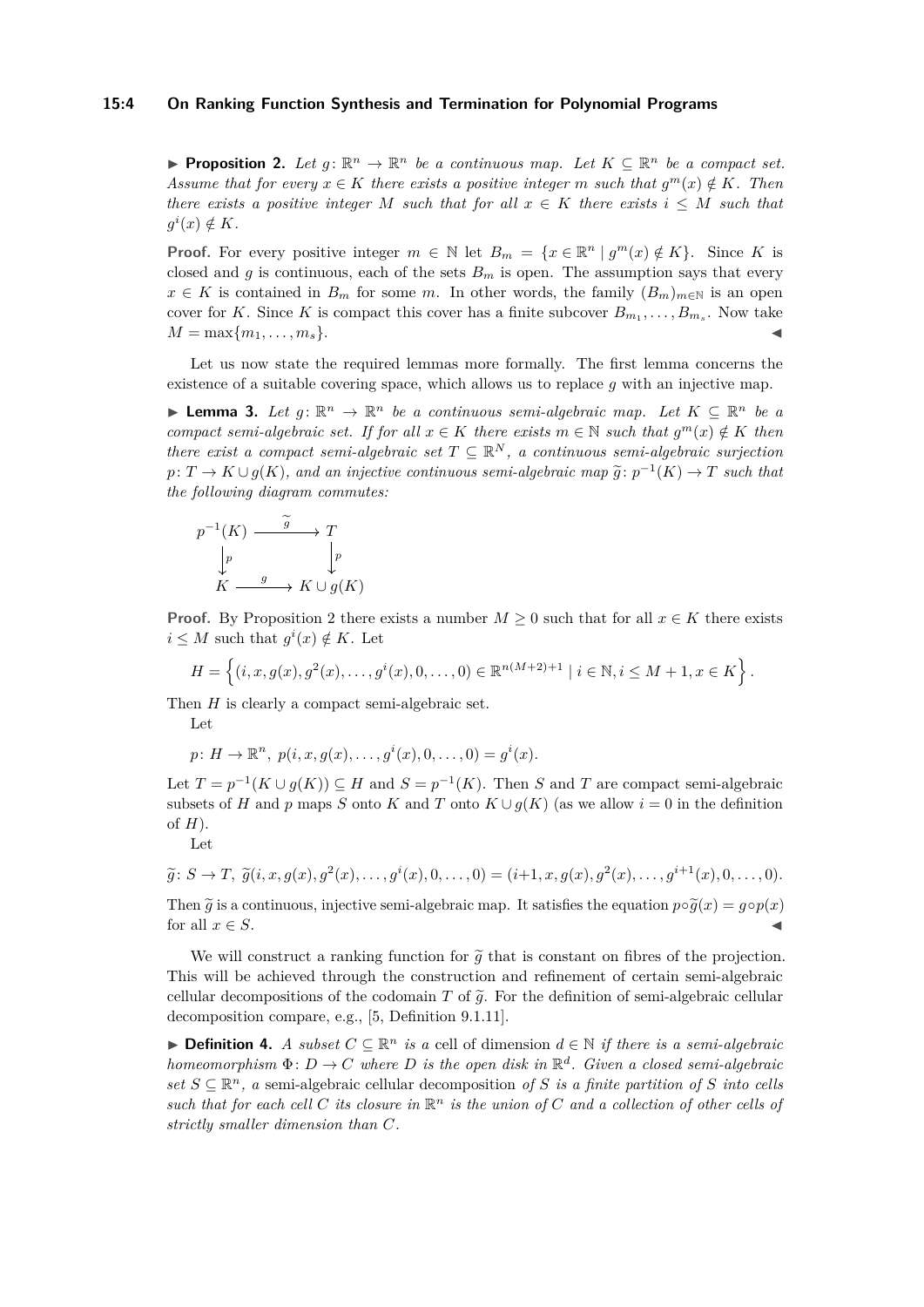Based on the above, we introduce the notion of an *invariant semi-algebraic stratification*:

 $\triangleright$  **Definition 5.** Let  $g: S \to T$  be a semi-algebraic map between semi-algebraic sets S and *T*, with  $S \subseteq T$  and *T* closed. A *g*-invariant semi-algebraic stratification of *T* consists of a *partition of T into finitely many semi-algebraic sets*  $S_1, \ldots, S_m$ *, called* strata*, together with a semi-algebraic cellular decomposition of T, such that*

- **1.** *Each stratum is a finite union of cells, homeomorpic to an open disk.*
- **2.** *The set S is a finite union of strata.*
- <span id="page-4-2"></span>**3.** For all strata  $S_i \subseteq S$ , the set  $g(S_i)$  is a stratum.

The *boundary* of a stratum *S* is defined to be  $cl(S) \setminus S$ . Note that this is different from the topological boundary of *S* regarded as a subset of R *<sup>n</sup>*. Since every stratum *S* is a finite union of cells, and the closure of every cell is also a union of cells, the boundary of *S* is a finite union of cells.

The next two lemmas constitute the core of the proof of Theorem [1.](#page-1-0) They will be proved in Sections [3](#page-5-0) and [4](#page-8-0) respectively.

<span id="page-4-0"></span>**Lemma 6.** Let  $q: S \to T$  be an injective continuous semi-algebraic map between compact *semi-algebraic sets S* and *T* with  $S \subseteq T$ *. Assume that for all*  $x \in S$  *there exists an integer*  $i \geq 0$  such that  $g^{i}(x) \notin S$ . Then there exists a *g-invariant semi-algebraic stratification of*  $T$ *.* 

<span id="page-4-1"></span>**► Lemma 7.** Let  $g: \mathbb{R}^n \to \mathbb{R}^n$  be a continuous semi-algebraic map. Let  $K \subseteq \mathbb{R}^n$  be a compact *semi-algebraic set such that for all*  $x \in K$  *there exists*  $m \in \mathbb{N}$  *such that*  $g^m(x) \notin K$ *. Let*  $T \subseteq \mathbb{R}^N$  *be a compact semi-algebraic set such that there exists a continuous semi-algebraic surjection*  $p: T \to K \cup g(K)$  *and an injective continuous semi-algebraic map*  $\tilde{g}: p^{-1}(K) \to T$ *such that the following diagram commutes:*

$$
p^{-1}(K) \xrightarrow{g} T
$$
  
\n
$$
\downarrow p
$$
  
\n
$$
K \xrightarrow{g} K \cup g(K)
$$

*Assume that there exists a*  $\tilde{q}$ -invariant stratification of T. Then there exists a continuous  $f$ unction  $\tilde{f}: T \to \mathbb{R}$  *satisfying the functional equation*  $\tilde{f}(x) = \tilde{f}(\tilde{g}(x)) + 1$  *for all*  $x \in p^{-1}(K)$ *which is constant on the fibres of p.*

Assuming the lemmas above we can now prove Theorem [1:](#page-1-0)

**Proof of Theorem [1.](#page-1-0)** We will prove that there exists a continuous function  $f: K \cup g(K) \to \mathbb{R}$ which satisfies the functional equation  $f(x) = f(g(x)) + 1$  for all  $x \in K$ . This suffices to prove the claim, for by the Stone-Weierstraß theorem there exists a polynomial  $p \in \mathbb{R}[x_1, \ldots, x_n]$ satisfying  $|p(x) - f(x)| < \frac{1}{4}$  for all  $x \in K$ . Let  $c = \min \{p(x) | x \in K\}$ . Then the polynomial  $h(x) = 2(p(x) - c)$  satisfies  $h(x) - h(g(x)) \ge 1$  and  $h(x) \ge 0$  for all  $x \in K$ .

By Lemma [3](#page-3-0) there exist compact semi-algebraic sets  $p^{-1}(K) = S \subseteq T \subseteq \mathbb{R}^N$ , a continuous semi-algebraic surjection  $p: T \to K \cup g(K)$ , which restricts to a surjection  $p: S \to K$ , and an injective continuous semi-algebraic map  $\tilde{g}: S \to T$  such that  $p \circ \tilde{g} = g \circ p$ . By Lemma [6](#page-4-0) there exists a  $\tilde{q}$ -invariant stratification of *T*. By Lemma [7](#page-4-1) there exists a continuous function  $\hat{f}: T \to \mathbb{R}$  which satisfies  $\hat{f}(x) = \hat{f}(\tilde{q}(x)) + 1$  for all  $x \in S$  and is constant on fibres of *p*.

Define on  $K \cup g(K)$  the function  $f(x) = \tilde{f}(\tilde{x})$  where  $\tilde{x}$  is any point in the fibre of x under *p*. This function is well-defined since f is constant on fibres. We have for all  $x \in K$ :

$$
f(x) = \tilde{f}(\tilde{x}) = \tilde{f}(\tilde{g}(\tilde{x})) + 1 = f(g(x)) + 1.
$$

The last equality uses the fact that  $p \circ \widetilde{g} = g \circ p$ , so that if  $p(\widetilde{x}) = x$  then  $p(\widetilde{g}(\widetilde{x})) = g(p(\widetilde{x})) =$ *g*(*x*).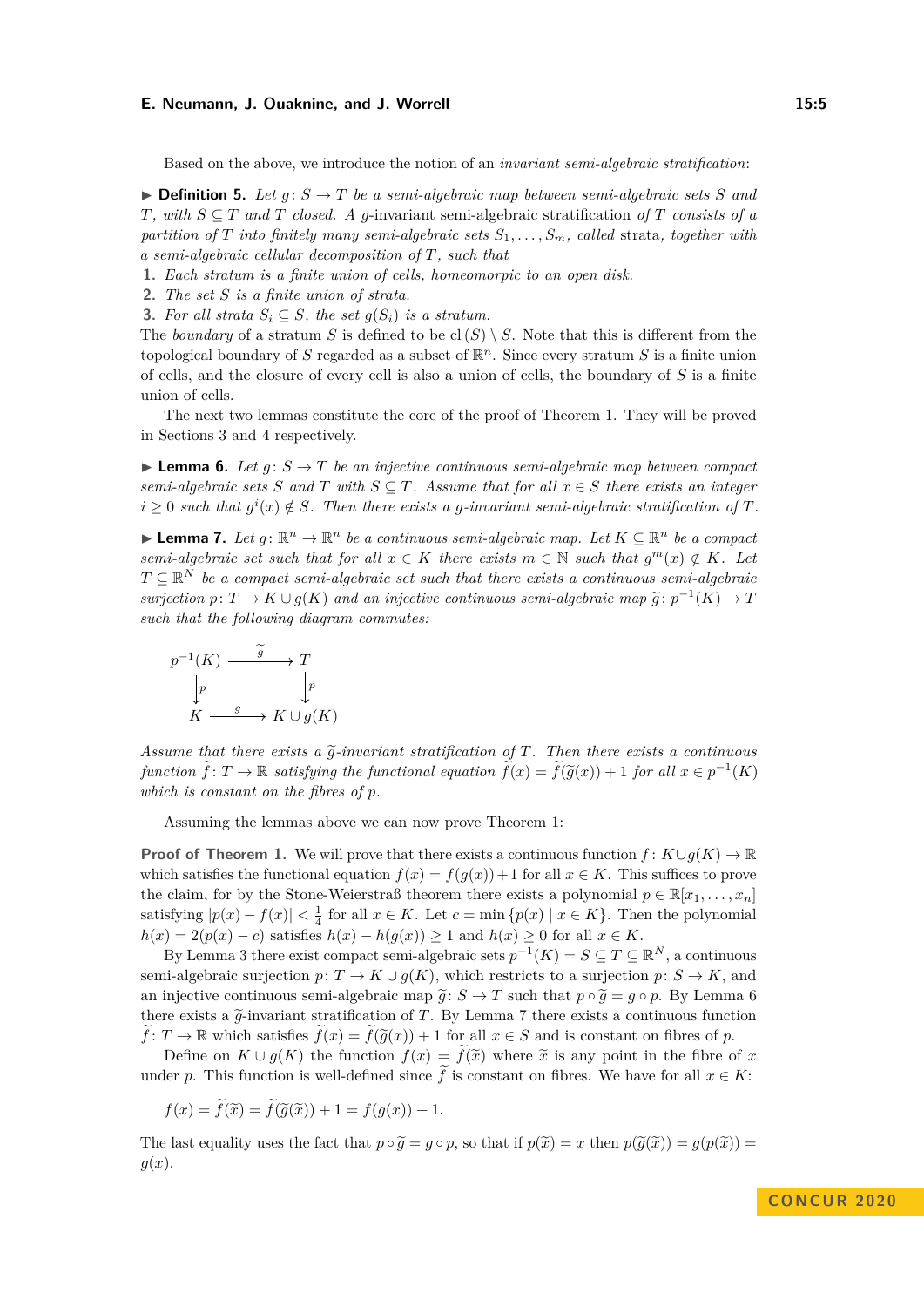## **15:6 On Ranking Function Synthesis and Termination for Polynomial Programs**

Finally, *f* is continuous. Observe that we have  $f^{-1}(A) = p(f^{-1}(A))$  for all sets  $A \subseteq \mathbb{R}$ . If *A* is closed, then  $f^{-1}(A)$  is compact, so that  $p(f^{-1}(A))$  is closed. Hence the preimage of any closed set under  $f$  is closed, so that  $f$  is continuous.

# <span id="page-5-0"></span>**3 Proof of Lemma [6](#page-4-0)**

In this section we prove Lemma [6.](#page-4-0) Throughout this section *S* and *T* are compact semialgebraic subsets of  $\mathbb{R}^n$  with  $S \subseteq T$ , and  $g: S \to T$  is a continuous injective semi-algebraic map such that for all  $x \in S$  there exists an integer  $i \geq 0$  such that  $g^{i}(x) \notin S$ .

We show that we can find a *g*-invariant stratification of *T*, in the sense of Definition [5.](#page-4-2) The construction relies on the following standard result in real-algebraic geometry on the existence of cellular decompositions (see, e.g., [\[5,](#page-13-6) Proposition 9.1.12]):

<span id="page-5-1"></span>▶ **Theorem 8.** Let  $S \subseteq \mathbb{R}^n$  be a compact semi-algebraic set. Let  $S_1, \ldots, S_m$  be semi-algebraic *subsets of S. Then S admits a semi-algebraic cellular decomposition such that each S<sup>i</sup> is a finite union of cells.*

We have a semi-algebraic function

rank:  $T \to \mathbb{N}$ , rank $(x) = \min \{ i \in \mathbb{N} \mid g^i(x) \notin S \}.$ 

We can decompose *T* into finitely many semi-algebraic subsets

$$
E_i = \left\{ x \in T \mid g^i(x) \notin S \text{ and } g^j(x) \in S \text{ for all } j < i \right\}.
$$

On these sets the function rank is constant. By Theorem [8](#page-5-1) the set *T* admits a semi-algebraic cellular decomposition such that each  $E_i$  is a finite union of cells. Then rank is constant on every cell of this cellular decomposition, so that we can assign to every cell *e* the number rank(*e*).

Let every cell of this decomposition be a stratum. We will keep refining this stratification until *g* maps strata onto strata.

A stratum *A* is called an *injury* if it is not mapped by *g* onto another stratum, *i.e.*, there does not exist another stratum  $A'$  such that  $g(A) = A'$ . If *A* is an injury which is mapped into another stratum, *i.e.*, there exists another stratum *A'* such that  $g(A) \subseteq A'$ , then *A* is called en injury of the second kind. Otherwise it is called an injury of the first kind.

The *signature* of an injury *A* is the tuple (kind *A,* dim *A,*rank *A*). The *injury signature* of a stratification of *T* is the multiset of all signatures of all injuries. Thus, if *n* different injuries have the same signature, then the injury signature of the stratification contains *n* copies of this signature.

▶ **Lemma 9.** *If the stratification of T contains an injury of the first kind, then the decomposition can be refined such that the new injury signature is the old injury signature with one signature of the form* (1*, m, k*) *removed and finitely many signatures added of the form*  $(2, l, k)$  *with*  $l \leq m$ *. Additionally, the subdivision may result in any number of injuries of the second kind of rank k* + 1 *and dimension* ≤ *m becoming injuries of the first kind.*

**Proof.** Let *A* be an injury of the first kind with dimension *m* and rank *k*.

The sets of the form  $g^{-1}(C) \cap A$  where *C* is a stratum are semi-algebraic subsets of cl(*A*). By Theorem [8](#page-5-1) there exists a semi-algebraic cellular decomposition of  $cl(A)$  such that each set of the form  $g^{-1}(C) \cap A$  and every cell of the old cellular decomposition of cl(A) is a finite union of cells. Replace the cellular decomposition on  $cl(A)$  with this new decomposition.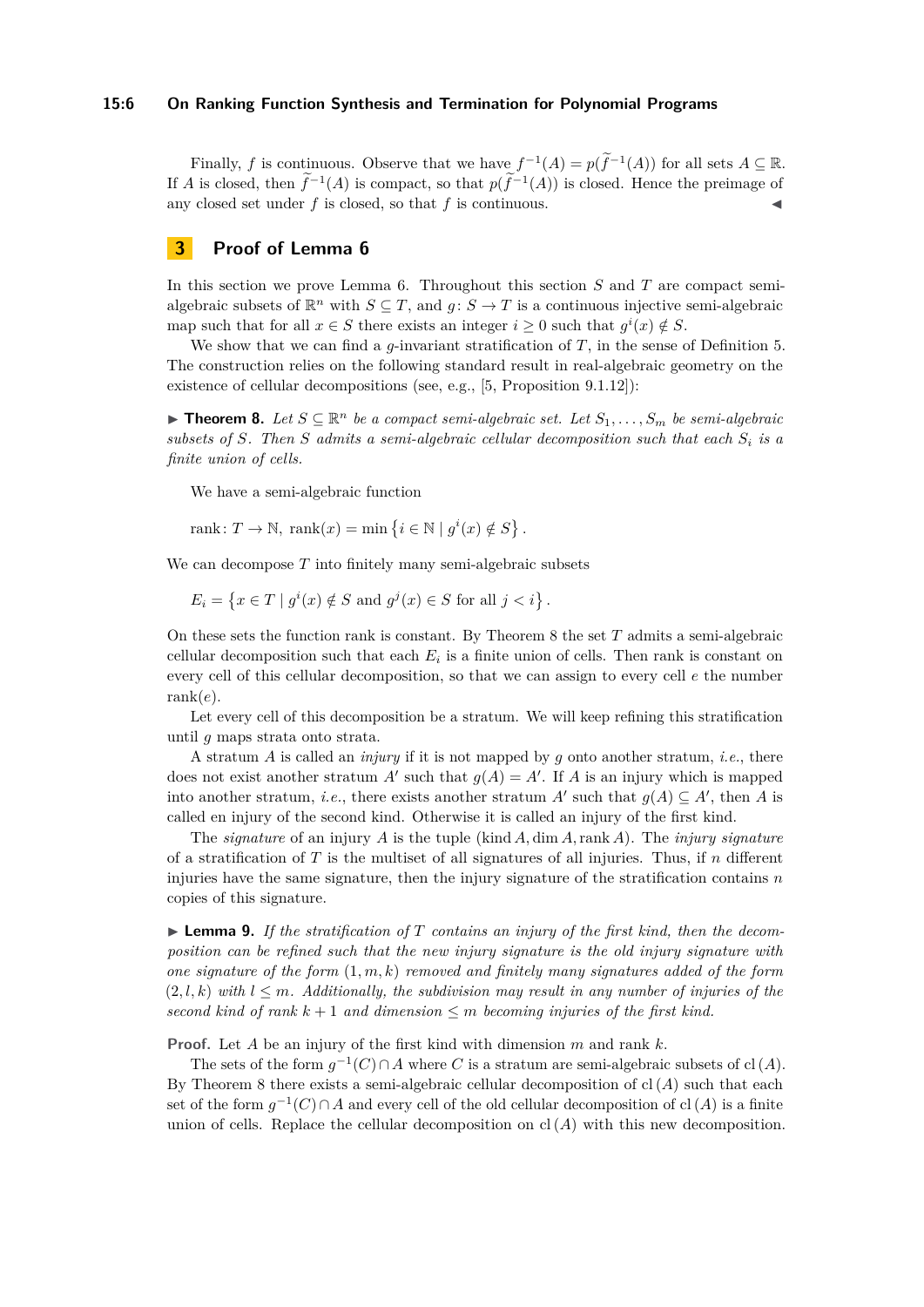This defines a new cellular decomposition of *T* that refines the old one. Remove *A* from the stratification, and add all cells of the refined decomposition which are contained in *A* as new strata.

The newly added strata get mapped into strata by construction, but they may still be injuries of the second kind. Since they are contained in *A* they have the same rank as *A* and their dimension is at most dim *A*. Strata that were mapped into but not onto *A* may no longer be mapped into strata in the new stratification, so that they become injuries of the first kind. Their rank is equal to rank  $A + 1$ . Since q is injective their dimension is at most dim *A*.

It may be the case that there is a stratum *C* that was mapped onto *A*. Since *g* is injective there is at most one such stratum. Its closure  $cl(C)$  is mapped by *g* onto  $cl(A)$ . Its dimension is the same as the dimension of *A* and its rank is rank  $A + 1$ . This stratum would become an injury of the first kind in the new stratification. To remove this injury we proceed as follows: Apply Theorem [8](#page-5-1) to obtain a new cellular decomposition of  $cl(C)$  such that each old cell which is contained in  $cl(C)$  and each set of the form  $g^{-1}(c)$ , where *c* is a cell of the old cellular decomposition of  $cl(A)$ , is a finite union of cells. Remove C from the stratification. For each of the strata  $C_i$  that have replaced  $A$  in the new stratification add the set  $g^{-1}(C_i)$  to the stratification. Then every new stratum contained in the old stratum  $C$  gets mapped onto some  $C_i$  by construction. The new strata are homeomorphic to disks, as they are homeomorphic images of disks under  $g^{-1}$ . Note that the refinement of the cellular decomposition may change the cellular decomposition of strata that are not contained in *C*, but this does not introduce new injuries, as the underlying set of these strata does not change.

If there is a stratum  $C'$  that was mapped onto  $C$ , repeat this procedure with  $C'$  playing the role of *C* and *C* playing the role of *A*. Continue in this manner until all injuries of the first kind that arise in this way are removed. This happens after finitely many steps as the rank of *C* increases by one with each repetition.

 $\blacktriangleright$  **Lemma 10.** If the stratification of  $T$  contains an injury of the second kind, then the *decomposition can be refined such that the new injury signature is the old injury signature with at least one signature of the form* (2*, m, k*) *removed and finitely many signatures added of the form*  $(i, l, k - 1)$ *.* 

**Proof.** Let *A* be an injury of the second kind with dimension *m* and rank *k*. By assumption it is mapped into a stratum *C*.

Let  $A_1, \ldots, A_s$  be all other injuries of the second kind that get mapped into the same stratum *C*. By Theorem [8](#page-5-1) there exists a semi-algebraic cellular decomposition of  $cl(C)$  such that each of the sets  $g(A)$  and  $g(A_i)$ , and each of the cells of the old cellular decomposition of cl  $(C)$  is a finite union of cells. Replace the cellular decomposition on cl  $(C)$  with this new decomposition. This defines a new cellular decomposition of *T* that refines the old one. Then *C* is the disjoint union of  $g(A)$ , the  $g(A_i)$ 's, and a finite union of cells  $c_1, \ldots, c_k$ . Remove *C* from the stratification and add  $g(A)$ , the  $g(A_i)$ 's, and  $c_1, \ldots, c_k$  as new strata.

Then *A* and the  $A_i$ 's are no longer injuries, as they are mapped onto strata by construction. The  $c_i$  are potentially new injuries with rank  $k-1$ . As *A* is mapped into *C*, different strata are disjoint, and *g* is injective, no stratum was mapped onto *C* before. For all other strata, neither their underlying set nor the underlying set of their image has changed, so that no further injuries are added.

Now all injuries can be removed by repeatedly applying the two previous lemmas in the correct order: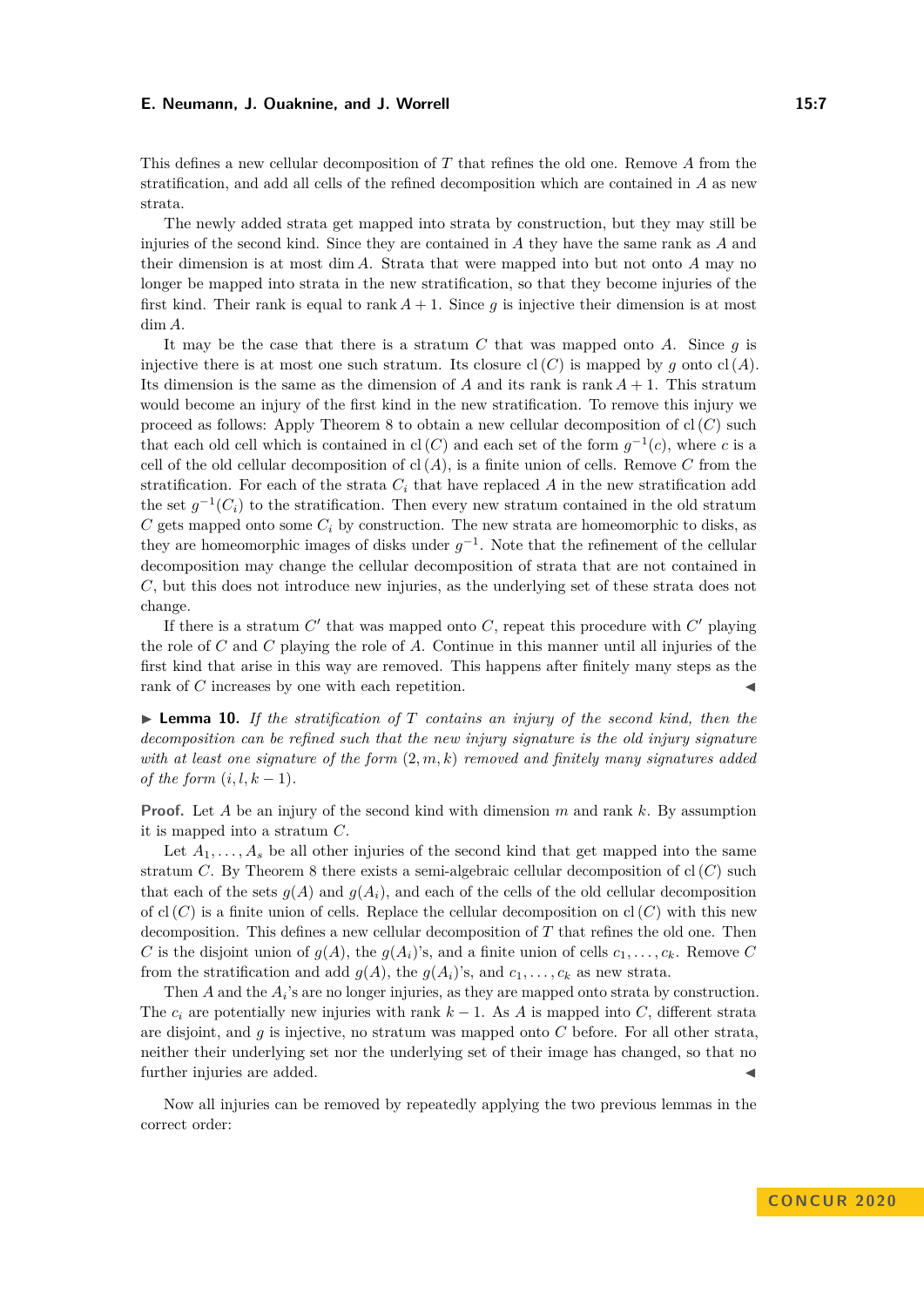## **15:8 On Ranking Function Synthesis and Termination for Polynomial Programs**

▶ **Lemma 11.** *Consider the following algorithm:* 

- **1.** *Find a semi-algebraic cellular decomposition of T such that each cell has constant rank. Let each cell of the decomposition be a stratum.*
- **2.** *Sort the injuries of the stratification lexicographically, comparing first by dimension, then by negative rank, and then by kind.*
- **3.** *Pick a minimal element with respect to this ordering. If it is of the first kind, remove it using the first lemma. If it is of the second kind, remove it using the second lemma.*
- **4.** *If there are no injuries left, then output the stratification. Otherwise go to (2).*

*Then this algorithm terminates in finite time. It returns a g-invariant stratification of T.*

**Proof.** Let *N* be the highest rank among all injuries. Consider the  $N \times n$  matrix  $A =$  $((a_{i,j}, b_{i,j}))$  whose entry at index  $(i, j)$  is the pair  $(a_{i,j}, b_{i,j}) \in \mathbb{N} \times \mathbb{N}$  where  $a_{i,j}$  is the number of injuries of the first kind of rank  $N-i$  and dimension *j*, and  $b_{i,j}$  is the number of injuries of the second kind of rank  $N - i$  and dimension *j*. Thus, the *j*<sup>th</sup> column of the matrix records all injuries of dimension *j* and the  $i^{\text{th}}$  row of the matrix records all injuries of rank *N* − *i*. In each step the algorithm will process an injury which is recorded in the first non-zero entry in the first non-zero column of the matrix *A*. Define the rank of a non-zero column to be the highest rank of all injuries that are recorded in the column.

We will now show by induction on the index of the first non-zero column that the algorithm will make the first non-zero column into a zero column in finitely many steps without introducing injuries whose dimension is smaller than or equal to the column index or whose rank is greater than or equal to the column rank. In particular it will make all columns into a zero column in finitely many steps, proving termination.

If the first non-zero column is the first column of the matrix, then the algorithm will first remove all injuries of the first kind and of highest rank. This potentially introduces new injuries of the second kind of the same dimension and the same rank, but no further injuries. It will then remove all injuries of the second kind and of highest rank. This potentially introduces new injuries of any kind and any dimension, but of a rank that is strictly lower than the column rank. Once the first non-zero entry of the column has been made into zero, the algorithm will proceed with the next entry of the column and continue in the same manner until the column is made into a zero column. All injuries introduced by the end of this process have rank strictly less than the initial column rank. Their dimension is higher than the column index since the column was assumed to be the first column in the matrix.

Now assume that we have shown the result for all column indexes strictly smaller than  $j > 0$ . Assume that the  $j^{\text{th}}$  column is the first non-zero column, and let  $(a_{i,j}, b_{i,j})$  be its first non-zero entry. If  $a_{i,j} > 0$  then an application of one step of the algorithm decreases  $a_{i,j}$  by one, increases  $b_{i,j}$  by an arbitrary amount, and potentially introduces new injuries of the second kind in the  $i^{\text{th}}$  row and to the left of  $(i, j)$ . The algorithm will now proceed to remove non-zero columns with smaller index than *j*. These columns have rank at most  $N - i$ , so that by induction hypothesis any injuries added in the process of removing these columns have rank strictly smaller than  $N - i$ , so that in particular the entry at index  $(i, j)$  does not change throughout. Therefore, after finitely many steps, the first non-zero entry in the first non-zero column will be  $(a_{i,j} - 1, b_{i,j} + c)$  with  $c \geq 0$ . This shows that the value of the first entry at index  $(i, j)$  is strictly decreasing and will hence eventually be equal to zero. Note that at no point injuries of rank greater than or equal to  $N - i$  were introduced. If  $a_{i,j} = 0$ and  $b_{i,j} > 0$ , then an application of one step of the algorithm decreases  $b_{i,j}$  by at least one, and potentially introduces new injuries of lower rank and any dimension. The algorithm will proceed to remove non-zero columns of lower index, leaving the entries with index  $(i, j)$ unaffected by induction hypothesis. Thus, after finitely many steps, the first non-zero entry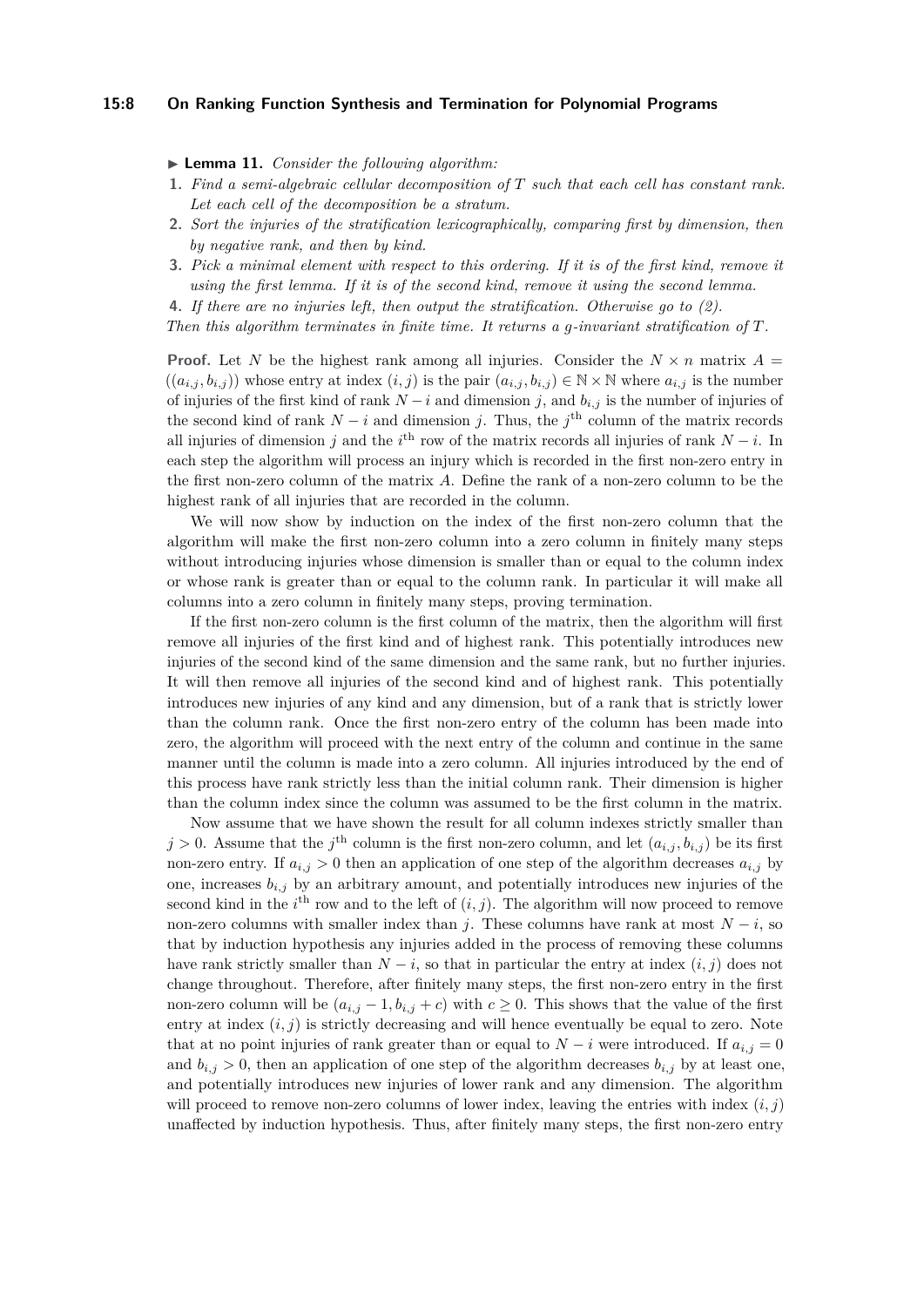in the first non-zero column will be  $(0, b'_{i,j})$  with  $b'_{i,j} < b_{i,j}$ . It follows that the entry is made into zero after finitely many steps. Again, no injuries of rank greater than or equal to  $N - i$ were introduced. The algorithm will proceed to process the rest of the entries of the column in the same manner until the column and all columns to the left of it are made into zero, not introducing any injuries of rank  $N - i$  or greater.

# <span id="page-8-0"></span>**4 Proof of Lemma [7](#page-4-1)**

In this section we prove Lemma [7.](#page-4-1) Throughout this section, let  $g: \mathbb{R}^n \to \mathbb{R}^n$  be a continuous semi-algebraic map, let  $K \subseteq \mathbb{R}^n$  be a compact semi-algebraic set such that for all  $x \in K$ there exists  $m \in \mathbb{N}$  such that  $g^m(x) \notin K$ , let  $T \subseteq \mathbb{R}^N$  be a compact semi-algebraic set, let  $p: T \to K \cup g(K)$  be a continuous semi-algebraic surjection, and let  $\tilde{g}: p^{-1}(K) \to T$  be an injective continuous semi-algebraic map such that the following diagram commutes. injective continuous semi-algebraic map such that the following diagram commutes:

$$
p^{-1}(K) \xrightarrow{g} T
$$

$$
\downarrow p
$$

$$
K \xrightarrow{g} K \cup g(K)
$$

Write  $S = p^{-1}(K)$ . Fix a  $\tilde{g}$ -invariant stratification of *T*.<br>Define a well founded partial origins on the strate.

Define a well-founded partial ordering on the strata of *T* as follows:  $S_1 \leq S_2$  if and only if  $S_1 = \tilde{g}^m(S_2)$  for some  $m \geq 0$ . Arrange the strata in a linear chain  $S_1, S_2, \ldots, S_m$  such that  $i \leq j$  implies dim  $S_i \leq j$  implies  $S_i$  and  $S_i \neq S_j$ that  $i < j$  implies dim  $S_i \le \dim S_j$  and  $S_j \nle S_i$ .

Let  $F_1 = \{x \in T \mid \exists x' \in S_1 \cdot p(x') = p(x)\}.$  For all  $k = 2, ..., m$ , define the set  $F_k =$  $\{x \in T \mid \exists x' \in S_k \cup F_{k-1}.p(x') = p(x)\}.$  Note that we have  $F_k \supseteq F_i$  and  $F_k \supseteq S_i$  for all  $i \leq k$ .

Before we begin with the construction of  $\tilde{f}$ , we record some basic properties of the sets  $S_k$  and  $F_k$ :

▶ **Lemma 12.** *The sets*  $F_k$  *and*  $F_k \cup S_{k+1}$  *are closed for all k.* 

**Proof.** The set  $S_1$  is a zero-dimensional disk and hence a singleton. The set  $F_1 = p^{-1}(p(S_1))$ is closed, as  $S_1$  is compact and  $p$  is continuous.

Assume now that  $F_k$  is closed for a given k. The boundary of  $S_{k+1}$  is contained in the union of all strata of dimension  $\langle$  dim  $S_{k+1}$ , which by definition are contained in  $F_k$ . Hence  $F_k \cup S_{k+1}$  is closed. It then follows, using compactness of  $F_k \cup S_{k+1}$  and continuity of *p*, that the set  $F_{k+1} = p^{-1}(p(F_k \cup S_{k+1}))$  is closed as well. <br>
■

**Lemma 13.** For all  $k = 1, \ldots, m$ , the set  $F_k$  contains all fibres of p that intersect it.

**Proof.** Assume that there exists  $x' \in p^{-1}(x) \cap F_k$ . Then there exists  $x'' \in S_k \cup F_{k-1}$  with  $p(x'') = x$ . Let  $x''' \in p^{-1}(x)$ . Then  $p(x''') = x = p(x'')$  with  $x'' \in S_k \cup F_{k-1}$ , so that  $x''' \in F_k$ .  $\mathscr{C}$   $F_k$ .

<span id="page-8-1"></span>▶ **Lemma 14.** *For all*  $k = 1, \ldots, m$ *, if*  $x \in F_k \cap S$  *then*  $\tilde{g}(x) \in F_k$ *.* 

**Proof.** We prove this by induction on *k*. We have  $S_1 \cap S = \emptyset$ , for if this were not the case then we could apply  $\tilde{g}$  to  $S_1$  to obtain a stratum  $S_j = \tilde{g}(S_1)$  with  $j > 1$ . This would imply  $S_i \leq S_1$  which directly contradicts the definition of the linear ordering on strata. It follows that  $p(S_1) \cap K = \emptyset$  and hence  $F_1 \cap S = p^{-1}(p(S_1)) \cap p^{-1}(K) = \emptyset$ . This establishes the claim for  $k=1$ .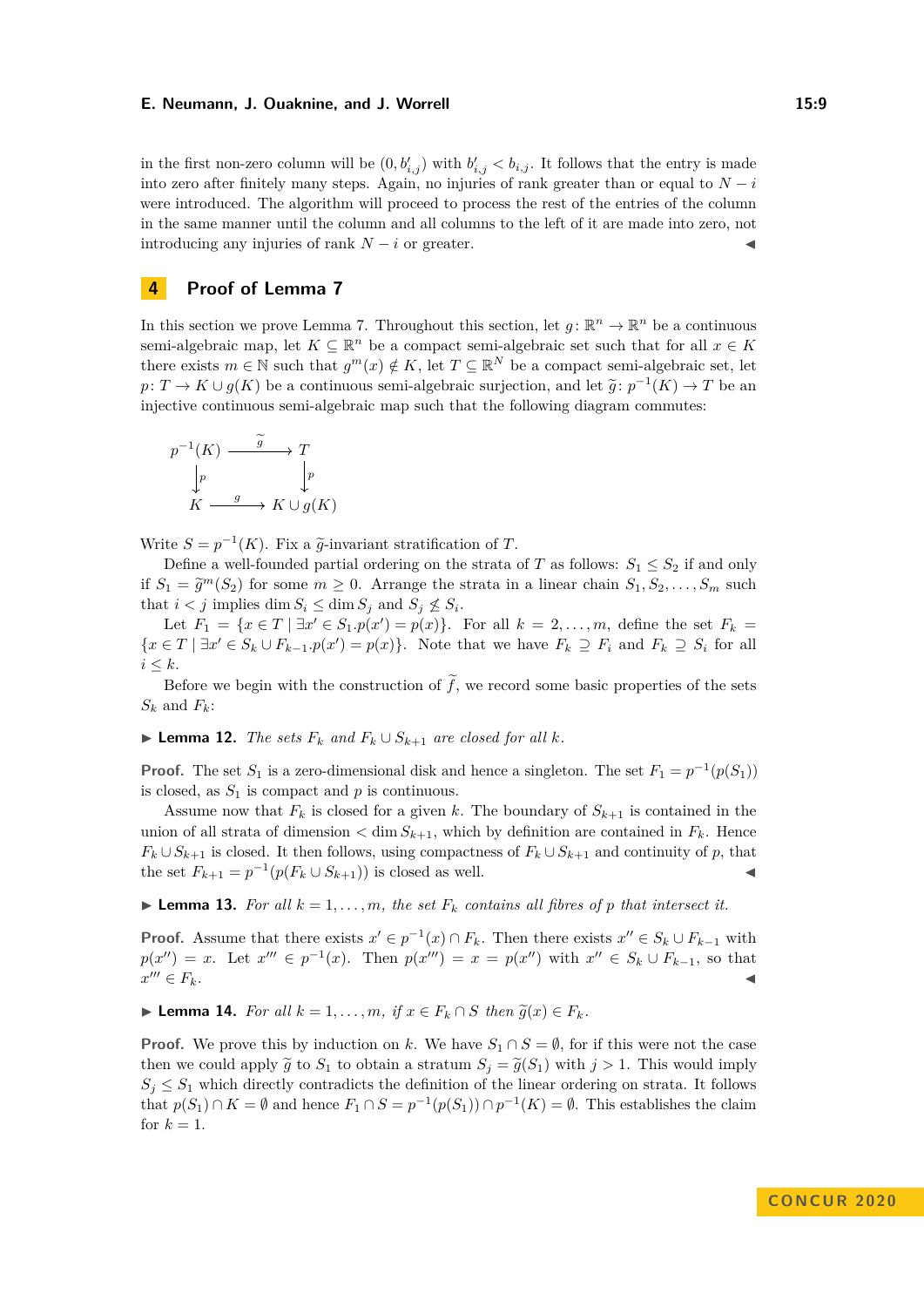## **15:10 On Ranking Function Synthesis and Termination for Polynomial Programs**

Assume that the claim is true for  $k-1$ . Let  $x \in F_k \cap S$ . By definition of  $F_k$  there exists  $x' \in S_k \cup F_{k-1}$  with  $p(x') = p(x)$ . Since *x* is assumed to be contained in  $S = p^{-1}(K)$  we have  $p(x') \in K$  and thus  $x' \in S$ , so that  $\widetilde{g}$  can be applied to  $x'$ .

If  $x' \text{ ∈ } F_{k-1}$  then  $\tilde{g}(x') \text{ ∈ } F_{k-1}$ . Since  $p \circ \tilde{g}(x') = p \circ \tilde{g}(x)$  and  $F_{k-1}$  contains all fibres the integrated it it follows that  $\tilde{g}(x) \in F$  and  $F$  and  $F$  is the claim follows that intersect it, it follows that  $\tilde{g}(x) \in F_{k-1}$ . As  $F_{k-1} \subseteq F_k$  the claim follows.

Now assume that  $x' \in S_k$ . Since all strata are disjoint and S is a union of strata, the stratum  $S_k$  is either contained in *S* or disjoint from *S*. We have seen above that  $x' \in S$ , so that  $S_k \subseteq S$ . It follows that  $\widetilde{g}$  can be applied to  $S_k$ . Since the stratification is  $\widetilde{g}$ -invariant, the set  $\tilde{g}(S_k)$  is again a stratum, say,  $\tilde{g}(S_k) = S_j$  for some *j*. By definition of the ordering on strata we have  $S_i \leq S_k$  which implies  $j \leq k$ , and hence  $S_i \subseteq F_k$  by definition of  $F_k$ . Thus,  $\widetilde{g}(x') \in F_k$ . Since  $p \circ \widetilde{g}(x') = p \circ \widetilde{g}(x)$  and  $F_k$  contains all fibres that intersect it, it follows that  $\widetilde{g}(x) \in F_k$ .

We prove by induction on *k* that there exists a continuous function  $\hat{f}: F_k \to \mathbb{R}$  which satisfies the functional equation  $\tilde{f}(x) = \tilde{f}(\tilde{g}(x)) + 1$  for all  $x \in F_k \cap S$  and is constant on all fibres of *p* which intersect  $F_k$ . Note that by Lemma [14,](#page-8-1) if  $x \in F_k \cap S$  then  $\tilde{g}(x) \in F_k$ , so that  $f(\tilde{g}(x))$  is defined, and it makes sense to ask that *f* satisfy the functional equation in *x*.

The stratum  $S_1$  is necessarily a 0-cell and minimal with respect to the ordering on strata. In particular we have  $S_1 \cap S = \emptyset$  and hence  $F_1 \cap S = \emptyset$  (see also the proof of Lemma [14](#page-8-1) above). Put  $\tilde{f}(x) = 0$  on  $F_1$ . Then clearly  $\tilde{f}$  has all the required properties, as the functional equation is only required to hold for points in *S*.

Assume that  $\tilde{f}: F_k \to \mathbb{R}$  has been defined. We want to extend  $\tilde{f}$  to  $F_{k+1}$ . Either  $S_{k+1}$  is minimal with respect to the ordering or it is mapped by  $\tilde{g}$  onto some  $S_i$  with  $i \leq k$ .

If  $S_{k+1}$  is minimal with respect to the ordering on strata, then  $S_{k+1}$  is not contained in *S*. Extend  $\tilde{f}$  continuously from  $F_k \cap \text{cl}(S_{k+1})$  to all of  $S_{k+1}$ , ensuring that  $p(x) = p(x')$  implies  $\widetilde{f}(x) = \widetilde{f}(x')$ . This can be achieved as follows: By assumption the map  $\widetilde{f}$  is defined and constant on all fibres of  $p$  which intersect  $F_k$ , so that we obtain a well-defined continuous map  $\varphi: p(F_k \cap \text{cl}(S_{k+1})) \to \mathbb{R}$  by letting  $\varphi(p(x)) = f(x)$ . By the Tietze extension theorem the map  $\varphi$  extends continuously to  $p(\text{cl}(S_{k+1}))$ . Then letting  $f(x) = \varphi(p(x))$  on  $S_{k+1}$  yields the desired function. This extension is continuous by definition. It still satisfies the functional equation since no points in *S* were added to its domain.

We hence have a continuous map  $\tilde{f}: F_k \cup S_{k+1} \to \mathbb{R}$  which factors through a continuous map  $f: p(F_k \cup S_{k+1}) \to \mathbb{R}$ . This yields a continuous extension to  $F_{k+1}$ , by letting  $f(x) =$  $f \circ p(x)$  for all  $x \in F_{k+1}$ .

The extension still satisfies the functional equation: Let  $x \in F_{k+1}$ . Then there exists *x*<sup> $i ∈ *S*<sub>k+1</sub> ∪ *F*<sub>k</sub> with *p*(*x*′) = *p*(*x*). If *x*′ ∈ *S*<sub>k+1</sub> then *x*′ ∉ *S* by minimality of *S*<sub>k+1</sub>, so there$ is no constraint on  $\tilde{f}(x')$ . If  $x' \in F_k$  then the functional equation  $\tilde{f}(x') = \tilde{f}(\tilde{g}(x')) + 1$  is<br>catiofied by induction hypothesis. This vialds the functional equation for  $x \circ \tilde{x}$  is constant satisfied by induction hypothesis. This yields the functional equation for  $x$  as  $f$  is constant on fibres and  $\tilde{q}$  sends fibres to fibres.

This concludes the case where  $S_{k+1}$  is minimal with respect to the ordering on strata. Let us now assume that  $\tilde{g}(S_{k+1}) = S_i$  for some *i*.

On  $S_{k+1}$ , put  $\tilde{f}(x) = \tilde{f}(\tilde{g}(x)) + 1$ . Then clearly  $\tilde{f}$  is continuous and satisfies the functional equation on  $S_{k+1}$ . To show that it is continuous on  $S_{k+1} \cup F_k$  it suffices to show that it is continuous on the closure of  $S_{k+1}$ . Thus, let  $(x_n)_n$  be a sequence in  $S_{k+1}$  which converges to  $x \in F_k$ . The set *S* is closed, so that  $x \in S$ . As  $\tilde{g}(x_n) \in F_k$  and  $F_k$  is closed, we have  $\widetilde{g}(x) \in F_k$ . By definition we have  $\widetilde{f}(x_n) = \widetilde{f}(\widetilde{g}(x_n)) + 1$ . Since  $\widetilde{f}$  is continuous on  $F_k$  by induction hypothesis we have  $\tilde{f}(\tilde{g}(x_n)) \to \tilde{f}(\tilde{g}(x))$ . Hence,  $\tilde{f}(x_n) \to \tilde{f}(\tilde{g}(x)) + 1 = \tilde{f}(x)$  where the equality holds because the functional equation is satisfied on  $F_k$  by induction hypothesis.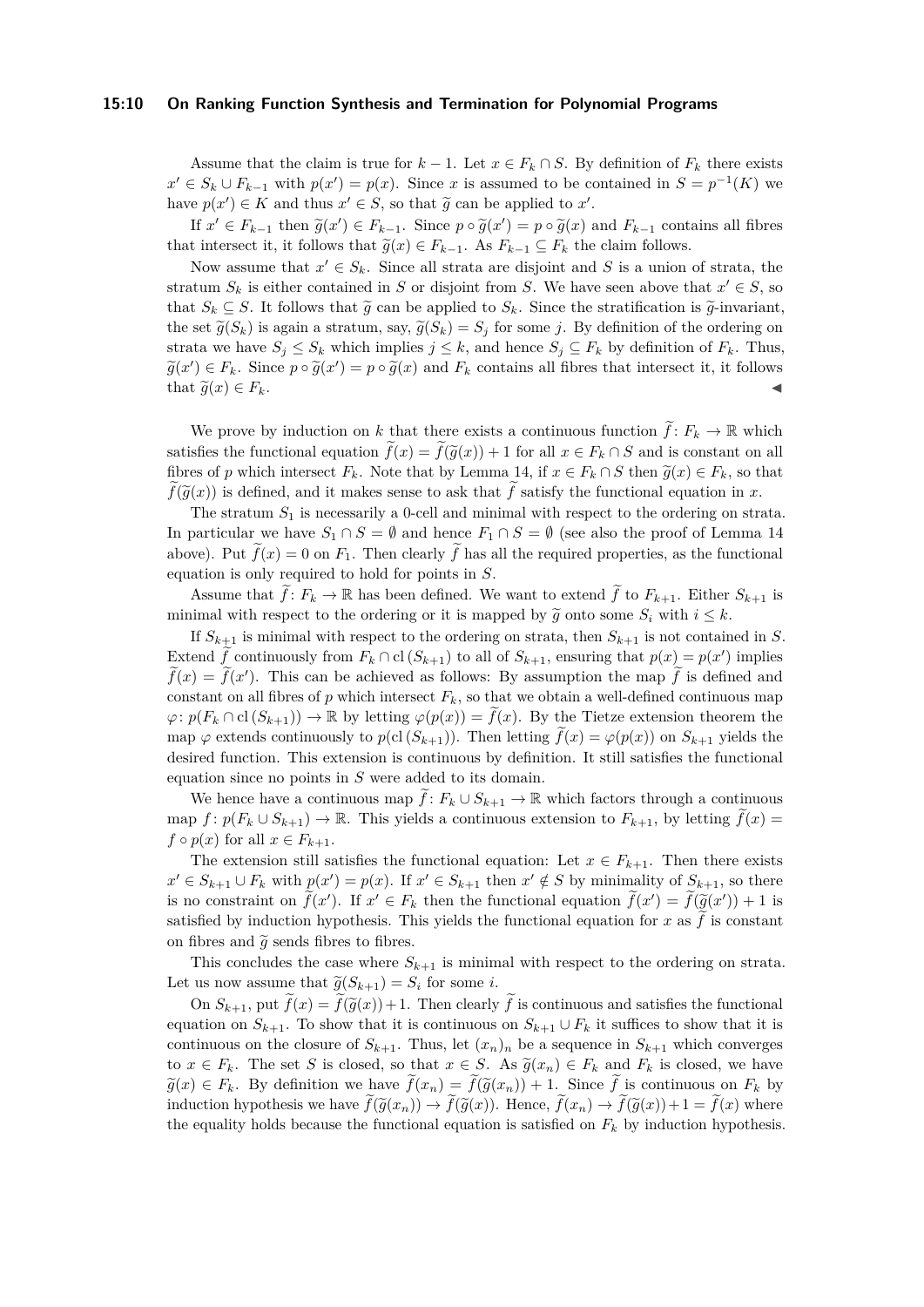On  $F_{k+1}$ , let  $\tilde{f}(x) = \tilde{f}(x')$  where  $x' \in S_{k+1}$  and  $p(x') = p(x)$ . As above, the extension to  $F_{k+1}$  is well-defined and continuous.

It remains to show that the extension satisfies the functional equation on  $F_{k+1} \cap S$ . Let *x* ∈ *F*<sub>*k*+1</sub> ∩ *S*. Then  $p(x) = p(x')$  where  $x' \in S_{k+1} \cup F_k$ . If  $x' \in F_k$  then the functional equation  $\tilde{f}(x) = \tilde{f}(\tilde{g}(x)) + 1$  is satisfied by the same argument as above. If  $x' \in S_{k+1}$  then<br>the functional constant  $\tilde{f}(x') = \tilde{f}(\tilde{z}(x')) + 1$  is satisfied by construction. By construction the functional equation  $\hat{f}(x') = \hat{f}(\tilde{g}(x')) + 1$  is satisfied by construction. By construction,<br> $\tilde{f}(x') = \tilde{f}(x)$  and  $\tilde{f}(\tilde{z}(x')) = \tilde{f}(\tilde{z}(x))$  since  $\tilde{z}(x') \in F$ , the set E sentains all fibres that  $\tilde{f}(x') = \tilde{f}(x)$  and  $\tilde{f}(\tilde{g}(x')) = \tilde{f}(\tilde{g}(x))$  since  $\tilde{g}(x') \in F_k$ , the set  $F_k$  contains all fibres that intersect it, and  $f$  is constant on fibres.

# **5 Decidability of termination in the case of linear updates**

Theorem [1](#page-1-0) raises the question whether the existence of a ranking function or, equivalently, termination is decidable for compact semi-algebraic *K* and continuous semi-algebraic update  $g: \mathbb{R}^n \to \mathbb{R}^n$ . We can answer this affirmatively in the case where *g* is linear:

<span id="page-10-0"></span>► **Theorem 15.** *There exists an algorithm which receives as input a compact semi-algebraic*  $set~K \subseteq \mathbb{R}^n$ , encoded as a finite boolean combination of rational polynomial inequalities, and *a* linear map  $A: \mathbb{R}^n \to \mathbb{R}^n$ , encoded as a rational matrix, and decides whether for all  $x \in K$ *there exists*  $i \in \mathbb{N}$  *such that*  $A^i x \notin K$ *.* 

**Proof.** If every point of *K* escapes *K* under *A* in finitely many steps, then by Proposition [2](#page-2-0) there exists a constant  $M \in \mathbb{N}$  such that every point of *K* escapes *K* in at most *M* steps. For a fixed  $m \in \mathbb{N}$ , the statement that every point of *K* escapes *K* in at most *m* steps is a sentence in the first-order theory of the reals and hence decidable. It follows that we can semi-decide if every point escapes *K* under *A*.

We will show in Theorem [18](#page-11-0) below that the existence of a point in *K* which does not escape *K* under *A* implies the existence of a semi-algebraic invariant for *A* in *K*, *i.e.*, a semi-algebraic set  $S \subseteq K$  with  $A(S) \subseteq S$ . The statement that there exists a semi-algebraic invariant which can be expressed as a boolean combination of *m* inequalities involving polynomials of degree at most *d* is a sentence in the first-order theory of the reals and hence decidable. It follows that the existence of a non-escaping point is semi-decidable as well.  $\blacktriangleleft$ 

More generally, termination is decidable for affine maps, *i.e.*, maps of the form  $g(x)$  $Ax + b$  where *A* is an  $n \times n$ -matrix and *b* is an *n*-dimensional vector:

I **Corollary 16.** *There exists an algorithm which receives as input a compact semi-algebraic*  $set~K \subseteq \mathbb{R}^n$ , encoded as a finite boolean combination of rational polynomial inequalities, and an affine map  $A: \mathbb{R}^n \to \mathbb{R}^n$ , encoded by a rational matrix, and decides whether for all  $x \in K$ *there exists*  $i \in \mathbb{N}$  *such that*  $A^i x \notin K$ *.* 

**Proof.** Let  $A(x) = B(x) + c$ . Apply Theorem [15](#page-10-0) to the compact semi-algebraic set  $K \times \{1\} \subseteq$  $\mathbb{R}^{n+1}$  and the linear map  $\widetilde{A}(x, z) = (B(x) + cz, z).$ 

Note that the decision procedure in the proof of Theorem [15](#page-10-0) combines two unbounded searches, one of which is guaranteed to terminate. We hence do not obtain any non-trivial upper bound on the computational complexity of deciding termination.

To complete the proof of Theorem [15](#page-10-0) we require the following version of Kronecker's theorem, as stated in [\[15,](#page-14-12) Corollary 3.1]:

<span id="page-10-1"></span>**Lemma 17.** Let  $\lambda_1, \ldots, \lambda_f$  be complex numbers of modulus one. Consider the free abelian *group*

$$
L = \left\{ (v_1, \ldots, v_f) \in \mathbb{Z}^f \mid \lambda_1^{v_1} \cdots \lambda_f^{v_f} = 1 \right\}.
$$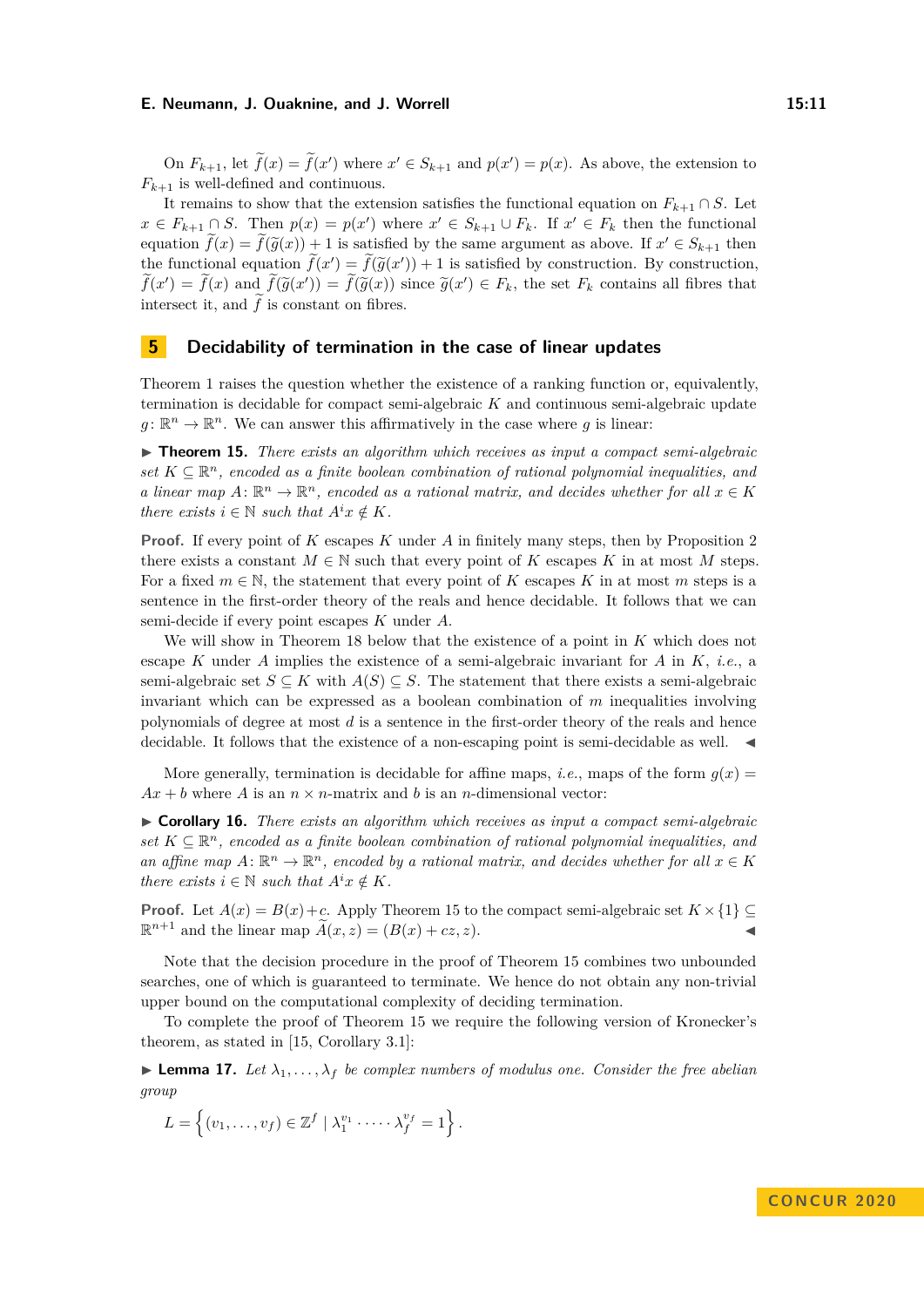## **15:12 On Ranking Function Synthesis and Termination for Polynomial Programs**

Let  $\{\ell_1, \ldots, \ell_p\}$  be a basis of this group. Then L is a free abelian group with a finite basis  $\{\ell_1, \ldots, \ell_p\}$ *. Let* 

$$
T = \{(z_1, \ldots, z_f) \in \mathbb{C}^f \mid |z_1| = \cdots = |z_f| = 1, (z_1 \cdots z_f)^{\ell_i} = 1 \text{ for all } i = 1, \ldots, p\}.
$$

*Then the sequence*  $(\lambda_1^s, \ldots, \lambda_f^s)_{s \in \mathbb{N}}$  *is dense in T.* 

<span id="page-11-0"></span>**► Theorem 18.** Let  $K \subseteq \mathbb{R}^n$  be a compact semi-algebraic set and let  $A: \mathbb{R}^n \to \mathbb{R}^n$  be a *linear map. Assume that there exists*  $x \in K$  *such that*  $A^i x \in K$  *for all*  $i \in \mathbb{N}$ *. Then there exists a closed semi-algebraic set*  $S \subseteq K$  *with*  $A(S) \subseteq S$ *.* 

**Proof.** By choosing an appropriate basis of  $\mathbb{R}^n$  we may assume that A is given as a matrix in real Jordan normal form, *i.e.*, *A* can be written as

$$
\begin{pmatrix} A_1 & & & \\ & A_2 & & \\ & & \ddots & \\ & & & A_l \end{pmatrix}
$$

where the  $A_k$ 's are Jordan blocks of the form

$$
A_k = \begin{pmatrix} \Lambda_k & I & & & \\ & \Lambda_k & I & & \\ & & \ddots & \ddots & \\ & & & \Lambda_k & I \\ & & & & \Lambda_k \end{pmatrix}
$$

where, by slight abuse of notation,  $\Lambda_k$  is either a real eigenvalue or a  $2\times 2$ -matrix corresponding to a pair of complex conjugate eigenvalues, and  $I$  is either the number 1 or the  $2 \times 2$ -identity matrix. The  $s^{\text{th}}$  iterate of  $A_k$  is given by:

$$
A_{k}^{s} = \begin{pmatrix} \Lambda_{k}^{s} & {s \choose 1} \Lambda_{k}^{s-1} & {s \choose 2} \Lambda_{k}^{s-2} & \cdots & {s \choose d_{k-1}} \Lambda_{k}^{s-d_{k}+1} \\ & \Lambda_{k}^{s} & {s \choose 1} \Lambda_{k}^{s-1} & \cdots & {s \choose d_{k-2}} \Lambda_{k}^{s-d_{k}+2} \\ & \ddots & \vdots & \vdots \\ & & \Lambda_{k}^{s} & {s \choose 1} \Lambda_{k}^{s-1} \\ & & & \Lambda_{k}^{s} \end{pmatrix}.
$$

Here,  $d_k$  denotes the size of the Jordan block, *i.e.*, the number of  $\Lambda_k$ 's.

Let  $x \in K$  be a point whose orbit under A does not escape K. Fix a Jordan block  $A_k$ as above. Let  $x^k = (x_0^k, \ldots, x_{d_k-1}^k)$  be the corresponding component of *x*. Again by slight abuse of notation,  $x_i^k$  denotes a number if  $\Lambda_k$  is a number and a 2-dimensional vector if  $\Lambda_k$ is a  $2 \times 2$ -matrix.

If  $\Lambda_k$  is real, let  $|\Lambda_k|$  be the absolute value of  $\Lambda_k$ . If  $\Lambda_k$  is a 2 × 2-matrix, then we have  $\Lambda_k = \begin{pmatrix} a & -b \\ b & a \end{pmatrix}$ . In this case, let  $|\Lambda_k| =$ √  $a^2 + b^2$ .

If  $|\Lambda_k| > 1$  then we claim that  $x^k = (0, \ldots, 0)$ . Indeed, if  $x_i^k \neq 0$ , then the *i*<sup>th</sup> component of  $A_k^s(x^k)$  is of the form  $\Lambda_k^s x_i^k + O(|\Lambda_k^{s-1}|)$ . Hence, the euclidean distance of  $A^s x$  to 0 is unbounded as  $s \to \infty$ , contradicting the assumption that the sequence  $A^s x$  stays in the compact set *K*.

If  $|\Lambda_k|$  < 1 then each of the expressions  $\binom{s}{i} \Lambda_k^{s-i}$  converges to zero as  $s \to \infty$ , so that  $A_k^s x^k \to 0$  as  $s \to \infty$ .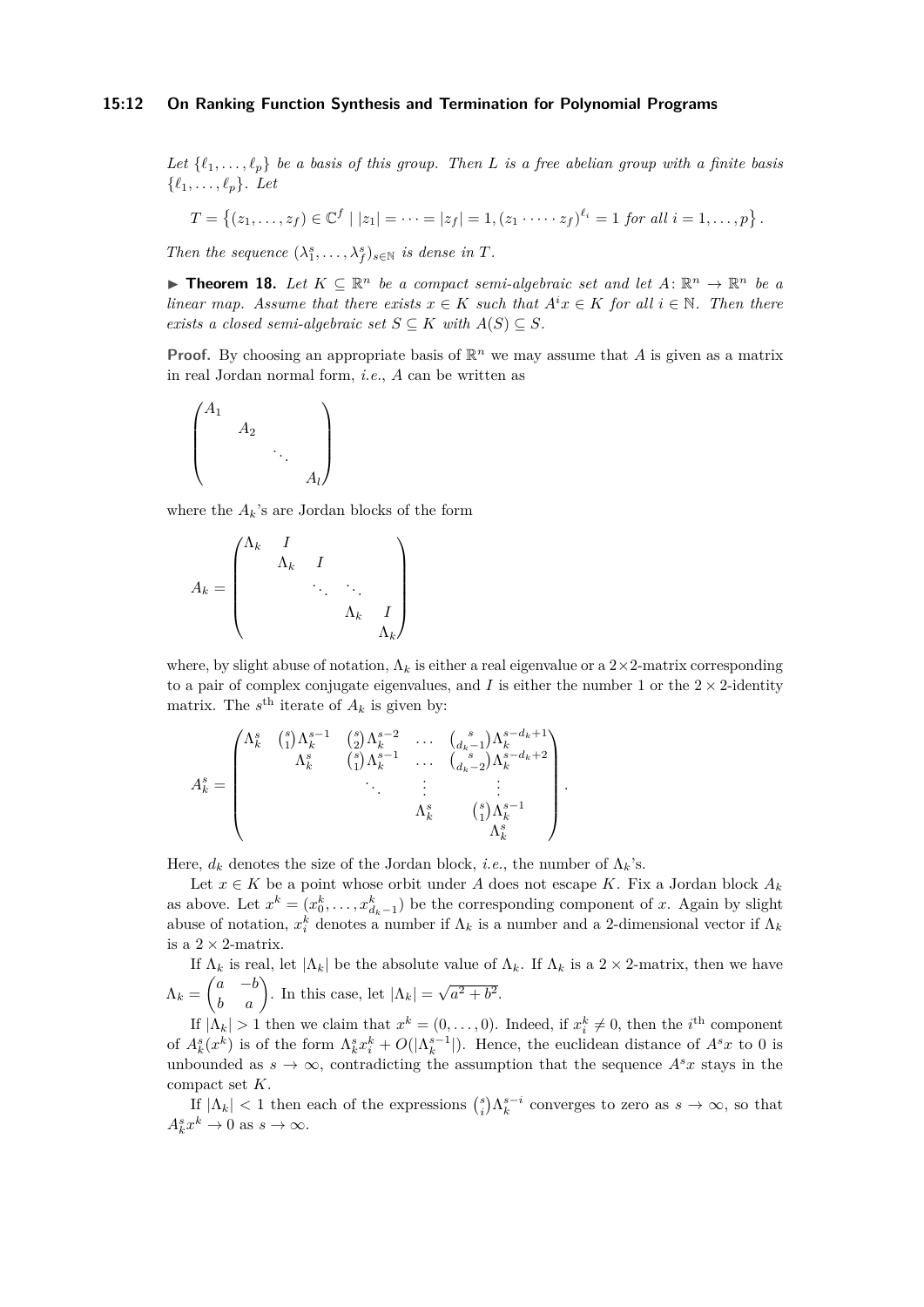If  $|\Lambda_k| = 1$  then we claim that  $x^k = (x_0^k, 0, \ldots, 0)$ . Indeed, the first component of  $A^s x^k$  is equal to

$$
\Lambda_k^s x_0 + \sum_{i=1}^{d_k - 1} \binom{s}{i} \Lambda_k^{s-i} x_i^k.
$$

For large *s* the term  $\binom{s}{i} \Lambda_k^{s-i} x_i^k$  with the largest *i* where  $x_i^k \neq 0$  dominates the whole expression. If  $i \neq 0$  then the expression is unbounded as  $s \to \infty$ . The claim follows.

Permute the basis vectors such that *A* is given in the new basis as

$$
A = \begin{pmatrix} \Lambda_1 & & & & \\ & \Lambda_2 & & & \\ & & \ddots & & \\ & & & \Lambda_f & \\ & & & & A \end{pmatrix}
$$

Where  $\Lambda_1, \ldots, \Lambda_f$  correspond to all the real and complex eigenvalues of *A* of modulus one, so that  $(A^s x)_i \to 0$  for all  $i \geq f + 1$ .

Let

$$
\bar{A} = \begin{pmatrix} \Lambda_1 & & & & & \\ & \Lambda_2 & & & & \\ & & \ddots & & & \\ & & & \Lambda_f & & \\ & & & & 0 & \\ & & & & & \ddots \\ & & & & & & 0 \end{pmatrix}
$$

Then we have  $A\overline{A}^s x = \overline{A}^{s+1}x$ , so that the orbit of *x* under  $\overline{A}$  is invariant under *A*. Since *A* is continuous, the closure of the orbit is still invariant under *A*. We will now show that the closure of the orbit is a semi-algebraic set.

We can associate with each  $\Lambda_i$  with  $i \leq f$  a complex algebraic number  $\lambda_i$  of modulus one. Let

$$
L = \left\{ (v_1, \ldots, v_f) \in \mathbb{Z}^f \mid \lambda_1^{v_1} \cdot \cdots \cdot \lambda_f^{v_f} = 1 \right\}.
$$

Then *L* is a free abelian group with a finite basis  $\{\ell_1, \ldots, \ell_p\}$ . Let

$$
T = \{(z_1, \ldots, z_f) \in \mathbb{C}^f \mid |z_1| = \cdots = |z_f| = 1, (z_1 \cdots z_f)^{\ell_i} = 1 \text{ for all } i = 1, \ldots, p\}
$$

Then *T* is a complex algebraic set and by Lemma [17](#page-10-1) the sequence  $(\lambda_1^s, \ldots, \lambda_f^s)$  is dense in *T*. This yields a real algebraic subset *T*<sup>'</sup> of  $\mathbb{R}^{n \times n}$  such that  $\bar{A}^s$  is dense in  $T'$ . The matrix evaluation map  $\mathbb{R}^{n \times n} \times \mathbb{R}^n \to \mathbb{R}^n$  is a polynomial map, so that the image of  $T' \times \{x\}$  under this map is a semi-algebraic subset of  $\mathbb{R}^n$ . But this is the same as the closure of the orbit of  $x$  under  $\overline{A}$ .

We have now shown that the closure *S* of the orbit of *x* under  $\overline{A}$  is a semi-algebraic invariant for *A*. It remains to show that *S* is contained in *K*. The above argument establishes that the iterates  $\bar{A}^s x$  are dense in *S*. Now, *A* can be written as  $A = \bar{A} + B$  with  $A^s = \bar{A}^s + B^s$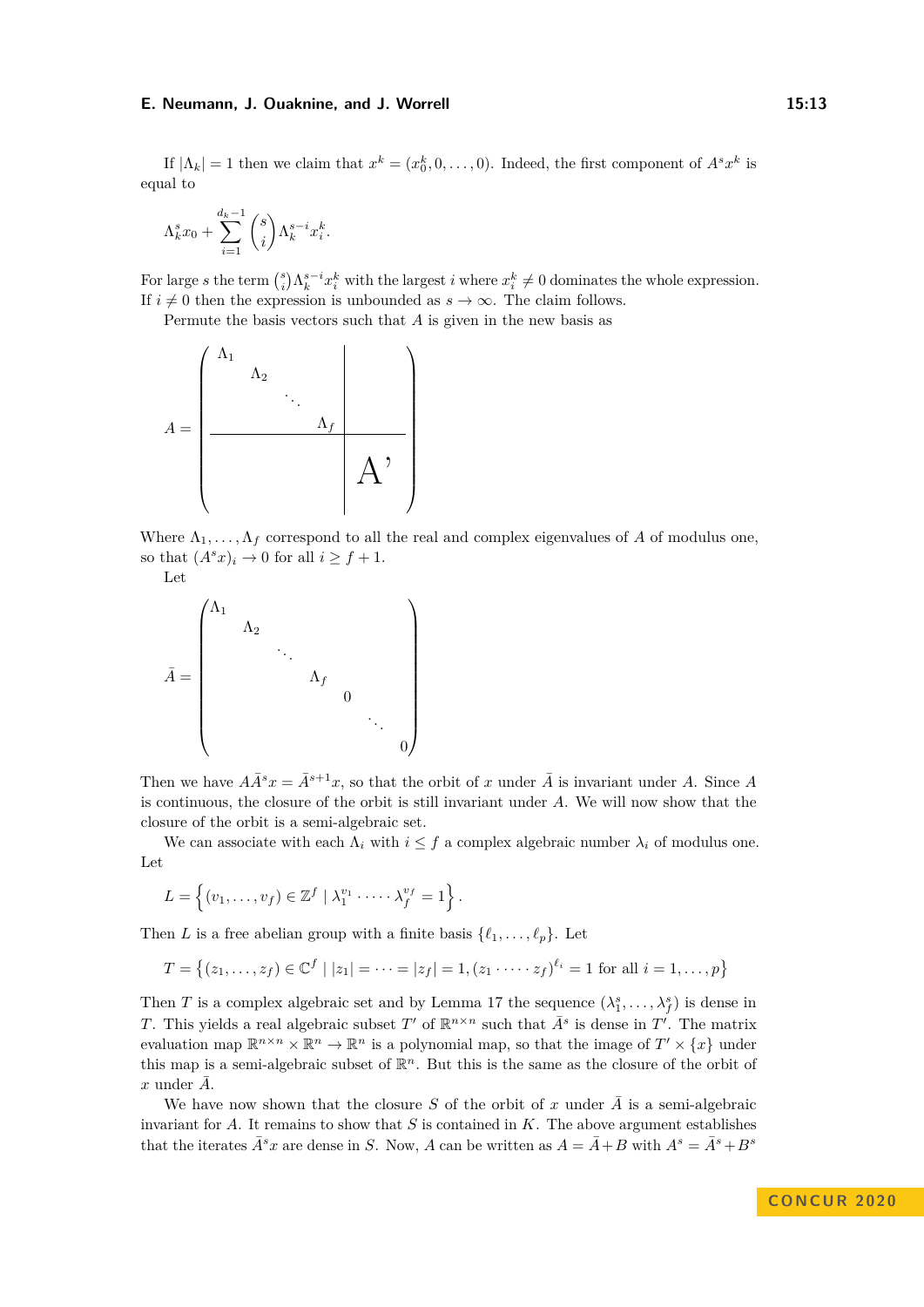# **15:14 On Ranking Function Synthesis and Termination for Polynomial Programs**

and  $B^sx \to 0$  as  $s \to \infty$ . Since the iterates  $\overline{A}^sx$  are dense in *S*, for every  $y \in S$  there exists a sequence  $(s_k)_k$  with  $\bar{A}^{s_k}x \to y$  as  $k \to \infty$ . It follows that  $A^{s_k}x = \bar{A}^{s_k}x + B^{s_k}x \to y$  as *k* → ∞. By assumption  $A^{s_k}x \in K$  for all *k*, and since *K* is closed it follows that  $y \in K$ . We conclude that  $S \subseteq K$ .

# **6 Conclusion**

We have shown, by non-constructive means, that a single-path loop with continuous semialgebraic update function and compact semi-algebraic guard set terminates over the reals if and only if it has a polynomial ranking function. In the case of an affine update we have shown the existence of a polynomial ranking function to be decidable by proving that any non-terminating loop of this form admits a semi-algebraic invariant.

This naturally suggests the question whether the existence of a polynomial ranking function can be decided for non-linear updates as well. A sufficient condition for decidability which may be of independent interest is whether an analogue of Theorem [18](#page-11-0) holds true for certain classes of non-linear maps, say for instance whether any non-terminating polynomial loop with compact guard admits a semi-algebraic invariant.

Further, it would be interesting to study the computational complexity of deciding termination in the case of affine updates. Our decidability proof unfortunately does not yield any non-trivial complexity bounds.

Another direction of future research is to ascertain whether Theorem [1](#page-1-0) generalises to setvalued semi-algebraic updates with appropriate continuity properties. Also the boundedness assumption on the guard set deserves to be further scrutinised. While the examples after Theorem [1](#page-1-0) show that closedness is necessary for the existence of a continuous ranking function and that boundedness is necessary for the existence of a polynomial ranking function, it seems reasonable to conjecture that a terminating semi-algebraic loop with a closed but not necessarily bounded guard has, say, a piecewise-linear ranking function.

#### **References**

- <span id="page-13-4"></span>**1** Amir M. Ben-Amram, Jesús J. Doménech, and Samir Genaim. Multiphase-Linear Ranking Functions and Their Relation to Recurrent Sets. In Bor-Yuh Evan Chang, editor, *Static Analysis*, pages 459–480. Springer International Publishing, 2019.
- <span id="page-13-0"></span>**2** Amir M. Ben-Amram and Samir Genaim. Ranking Functions for Linear-Constraint Loops. *J. ACM*, 61(4):26:1–26:55, 2014.
- <span id="page-13-1"></span>**3** Amir M. Ben-Amram and Samir Genaim. Complexity of Bradley-Manna-Sipma Lexicographic Ranking Functions. In *Computer Aided Verification*, volume 9207 of *Lecture Notes in Computer Science*, pages 304–321. Springer, 2015.
- <span id="page-13-2"></span>**4** Amir M. Ben-Amram and Samir Genaim. On Multiphase-Linear Ranking Functions. In *Computer Aided Verification - 29th International Conference, CAV 2017*, volume 10427 of *Lecture Notes in Computer Science*, pages 601–620. Springer, 2017.
- <span id="page-13-6"></span>**5** Jacek Bochnak, Michel Coste, and Marie-Françoise Roy. *Real Algebraic Geometry*. Springer-Verlag Berlin Heidelberg, 1998.
- <span id="page-13-5"></span>**6** Mark Braverman. Termination of Integer Linear Programs. In *Computer Aided Verification, 18th International Conference, CAV, Proceedings*, volume 4144 of *Lecture Notes in Computer Science*, pages 372–385. Springer, 2006.
- <span id="page-13-3"></span>**7** Krishnendu Chatterjee, Hongfei Fu, and Amir Kafshdar Goharshady. Termination Analysis of Probabilistic Programs Through Positivstellensatz's. In Swarat Chaudhuri and Azadeh Farzan, editors, *Computer Aided Verification - 28th International Conference, CAV 2016, Proceedings, Part I*, volume 9779 of *Lecture Notes in Computer Science*, pages 3–22. Springer, 2016.